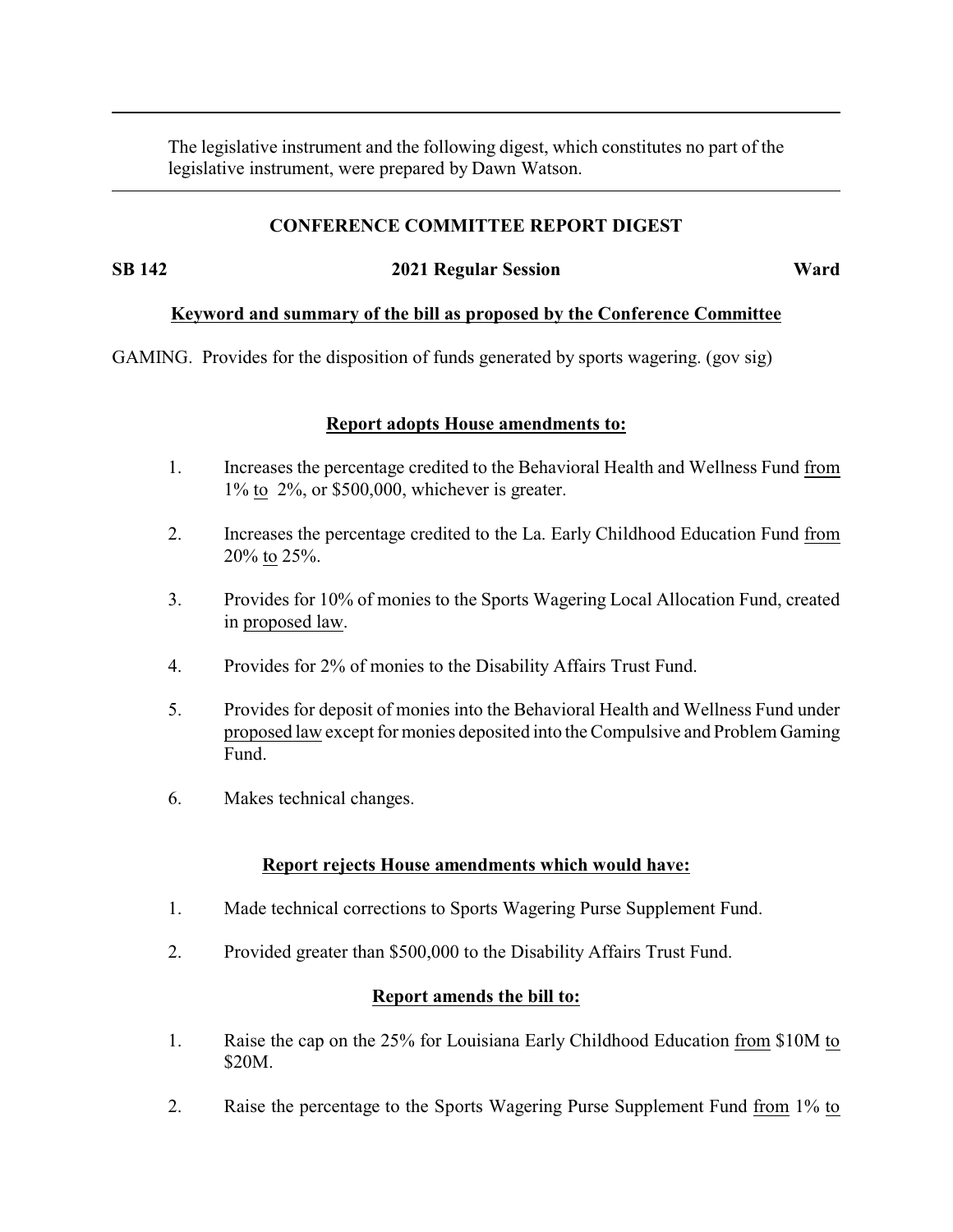- 2.5% and make technical corrections to allocation and name of fund.
- 3. Limits appropriation to the Disability Affairs Trust Fund to \$500,000.

# **Digest of the bill as proposed by the Conference Committee**

Present law provides that the La. Gaming Control Board has all regulatory authority, control, and jurisdiction, including investigation, licensing, and enforcement, and all power incidental or necessary to such regulatory authority, control, and jurisdiction over all aspects of sports wagering activities and operations in the parishes in which the voters affirmatively authorized the legalization of sports wagering as a result of the proposition election held on November 3, 2020.

Present law (Act 80 of the 2021 Regular Session) levies a 10% tax on net gaming proceeds for sports wagering when the wager is placed in person or via a sports wagering mechanism and a 15% tax on net gaming proceeds for sports wagering when the wager is placed via a website or mobile application. Provides that taxes are due on the 20th day of the month for net gaming proceeds generated by a licensee in the previous month. Allows a licensee to carry over a negative number to the return of a subsequent month, but prohibits an amount to be carried over in any period more than 12 months after the month in which the amount carried over was originally due.

Proposed law provides that after complying with proposed law regarding the crediting of the taxes to the Bond Security and Redemption Fund, the state treasurer shall credit the following amounts to the following funds:

- (1) Two percent to the Behavioral Health and Wellness Fund, or \$500,000, whichever is greater.
- (2) Twenty-five percent, not to exceed \$20M, to the Louisiana EarlyChildhood Education Fund.
- (3) Ten percent of monies collected shall be credited to the Sports Wagering Local Allocation Fund.
- (4) Two and one-half percent to the Sports Wagering Purse Supplement Fund.
- (5) Two percent of monies collected, up to \$500,000, shall be credited to the Disability Affairs Trust Fund.
- (6) Balance to the state general fund.

Proposed law creates the Sports Wagering Local Allocation Fund as a special fund in the state treasury.

Proposed law creates in the state treasury a special fund to be known as the Sports Wagering Purse Supplement Fund. Provides that any appropriation by the legislature to the La. State Racing Commission from the fund shall be utilized to supplement purses. Provides that each fiscal year, the